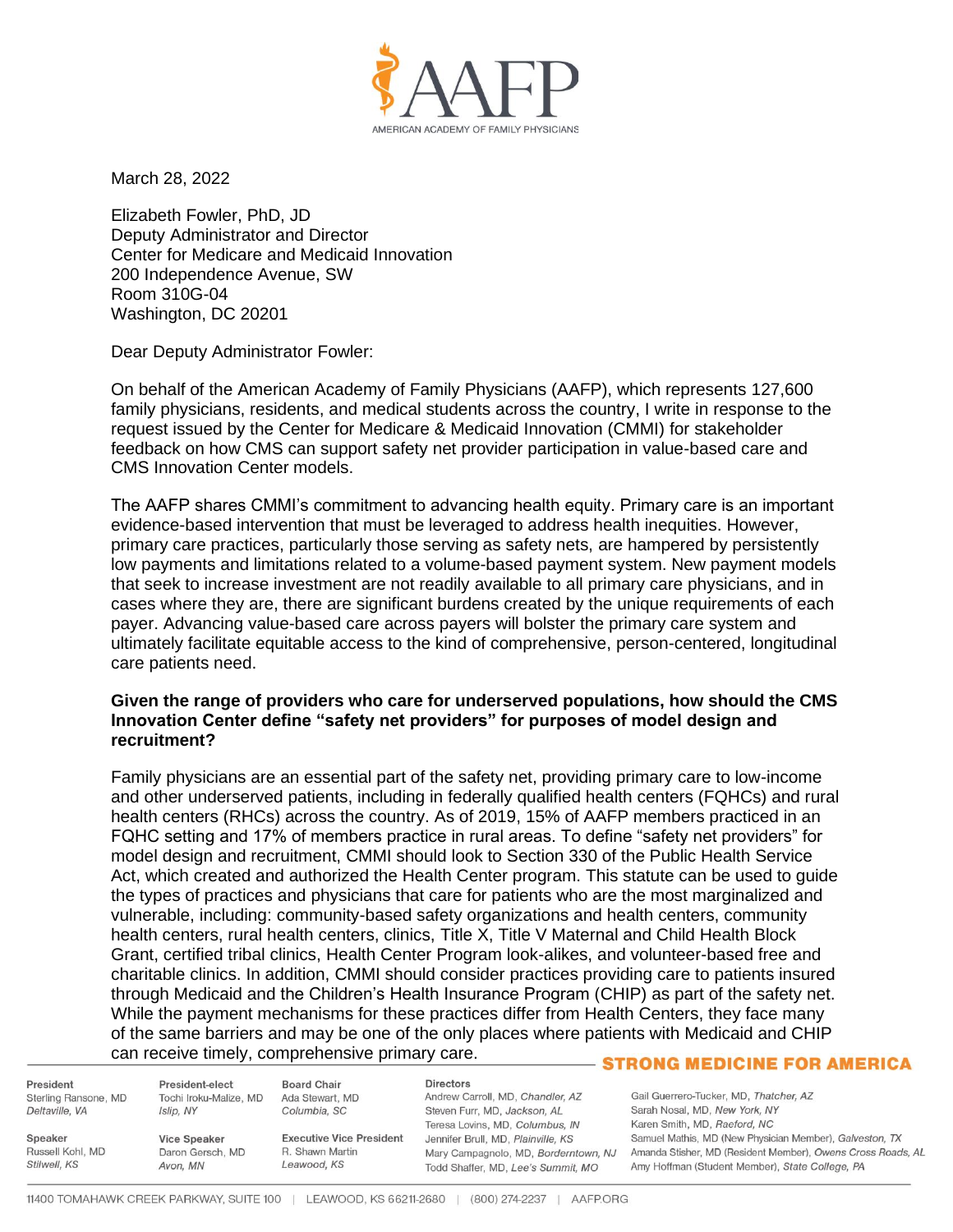CMMI Safety Net Round Table March 28, 2021 Page **2** of **4**

## **What financial incentives, structures, and support are necessary to recruit safety net providers to participate in CMS Innovation Center models?**

Safety net practices lack value-based, accountable care model options. Previous alternative payment models (APMs) have focused on larger systems and excluded safety net practice sites from participation. **Safety net providers need a stable suite of multi-payer models across the risk spectrum with predictable, prospective revenue streams that increase the investment in primary care to adequately to meet patient and practice needs, inclusive of both clinical and behavioral health. The suite of models should be designed with the unique patient population and payment mechanisms in mind for these practices, including upfront investment to build infrastructure necessary for long-term sustainability.**

Some CMMI models are designed in such a way that physicians are penalized if spending for their patients increases for reasons beyond the physician's control or if a physician cares for patients with complex needs. Most Innovation Center models base financial penalties and rewards on whether the total cost of care (TCOC) for a patient population is lower or higher than a historical average, not on the subset of costs the physician can control. Benchmarks in these models are typically calculated using historical spend, so any intervention that fills previously unmet care needs will inherently fail to reduce spending. Additionally, the referral network to sub-specialists willing to accept patients who are uninsured or have Medicaid is small, which may ultimately increase spending if low-cost, high-quality specialists are unavailable. Model design for safety net providers should include provisions to reward physicians for providing access to high-quality primary care and avoid unintended consequences that may hinder efforts to reduce health-related disparities.

In addition, payments in CMMI models are typically risk adjusted using CMS' Hierarchical Condition Category (HCC), which only adjusts for differences for certain conditions from a prior year, but not for acute conditions, newly diagnosed chronic conditions, or health-related social needs (HRSNs). As a result, physicians serving low-income and other vulnerable patient populations with more clinical and HRSNs may have a higher TCOC than is expected based on their HCC score. Lower Medicaid payment rates also leave little room for savings to be actualized. As such, many physicians that care for a high proportion of low-income patients should have the option to participate in models that place more emphasis on improving patient outcomes and less emphasis on reducing TCOC and have more robust risk adjustment methodologies. CMMI models should be designed to ensure physicians are not penalized based on differences in the characteristics of their patients, as current model design may not appropriately or accurately measure differences in the physicians' efficiency or quality.

Current models would require safety net practices to take on additional risk that is not accounted for in model design due to the mandate that they serve all patients regardless of their ability to pay. **To account for this risk, payment rates should be adjusted to ensure practices caring for high-risk patients are supported (and not penalized) for providing additional services that may be needed to facilitate addressing HRSNs, behavioral and mental health concerns, or environmental factors.** One approach, outlined in a recent Health Affairs [blog](https://www.healthaffairs.org/do/10.1377/hblog20210526.933567/full/) post and added to the Primary Care Program of CMMI's Maryland Total Cost of Care Model in 2022, is to use geographic indices of social risk such as the Robert Graham Center's (RGC) [social deprivation index](https://www.graham-center.org/rgc/maps-data-tools/sdi/social-deprivation-index.html) (SDI). The RGC SDI is a composite measure of area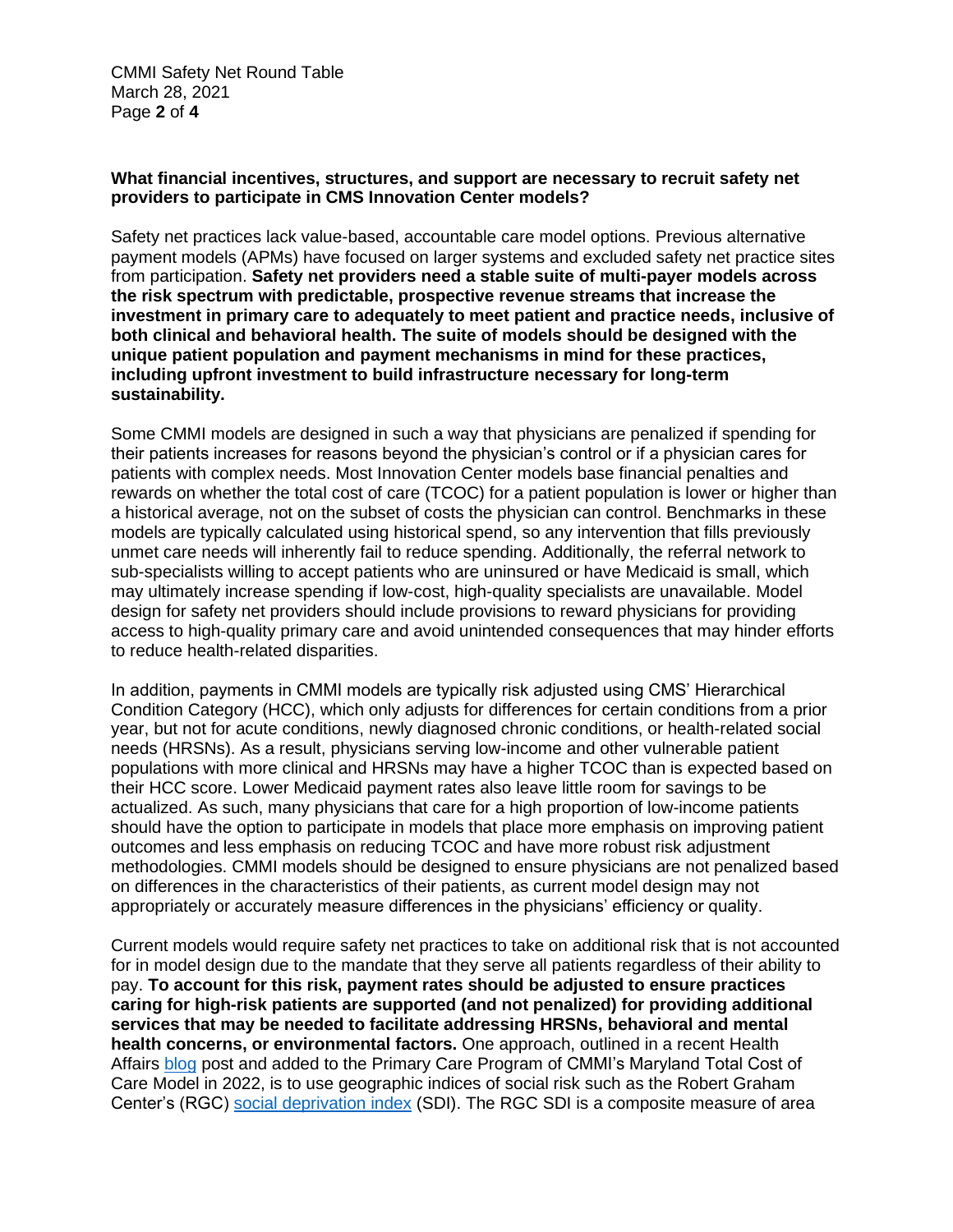CMMI Safety Net Round Table March 28, 2021 Page **3** of **4**

level deprivation based on seven demographic characteristics collected in the American Community Survey and used to quantify the socio-economic variation in health outcomes. We encourage methodologies like the SDI as they use pre-existing data to not further exacerbate burden on safety net providers.

## **What types of technical assistance, data, and workforce do safety net providers need to sustain safety net provider participation in CMS Innovation models? What are effective mechanisms for addressing these infrastructure needs?**

The existing volume-based payment system for health centers typically does not pay for or support robust activities, such as community health workers or care coordination services that support family physicians' efforts to provide whole-person care within a patient's community. Much of this work in safety net settings, if funded, comes through grants which does not provide practices with predictable, stable revenue streams. Staffing poses additional challenges in these settings as safety nets consistently face staffing shortages and have high turnover due to low wages. This disadvantages patients who require more support and the physicians who care for them. Family physicians cite expanded capabilities to address patients' HRSNs as a primary reason for transitioning to alternative payment models (APMs): they are looking for a payment model that will provide adequate, stable financial support and flexibility to deliver innovative whole-person care to meet patients clinical, behavioral, and social needs. CMMI should consider upfront investments and model on-ramps to better fund safety net practices providing access to critical primary care in their communities.

Safety nets would benefit from additional technical assistance, particularly for technology, data, reporting, and information sharing needs. Often, safety net IT departments may be non-existent or staffed by non-IT personnel, posing challenges when implementing new or updated hardware or software, connecting to regional health information exchanges (HIEs), and setting up registries. Additionally, building and understanding reports from an EHR is time-consuming, burdensome, and can be costly if there is a need for custom reports. Safety nets also face additional reporting burden on top of payer reports due to other reporting requirements based on their funding streams (grants, Uniform Data System, etc.). Considerations for the unique challenges safety net practices face are essential to ensure they are able to successfully transition to VBP. CMMI should invest in technical assistance, shared learning collaboratives, and data infrastructure to support safety net providers in transitioning to APMs and do so in partnership with other payers, both Medicaid and commercial, as much as possible.

We appreciate the opportunity to provide these comments. We look forward to working closely with CMMI to advance the transition to value-based care and improve patients' access to comprehensive primary care. If you or the CMMI staff have any questions or the AAFP may be of further assistance, please contact Kate Freeman, Manager of Market Transformation, at [katef@aafp.org](mailto:katef@aafp.org) or (913) 906-6168.

Sincerely,

Gds D. Stewart, res